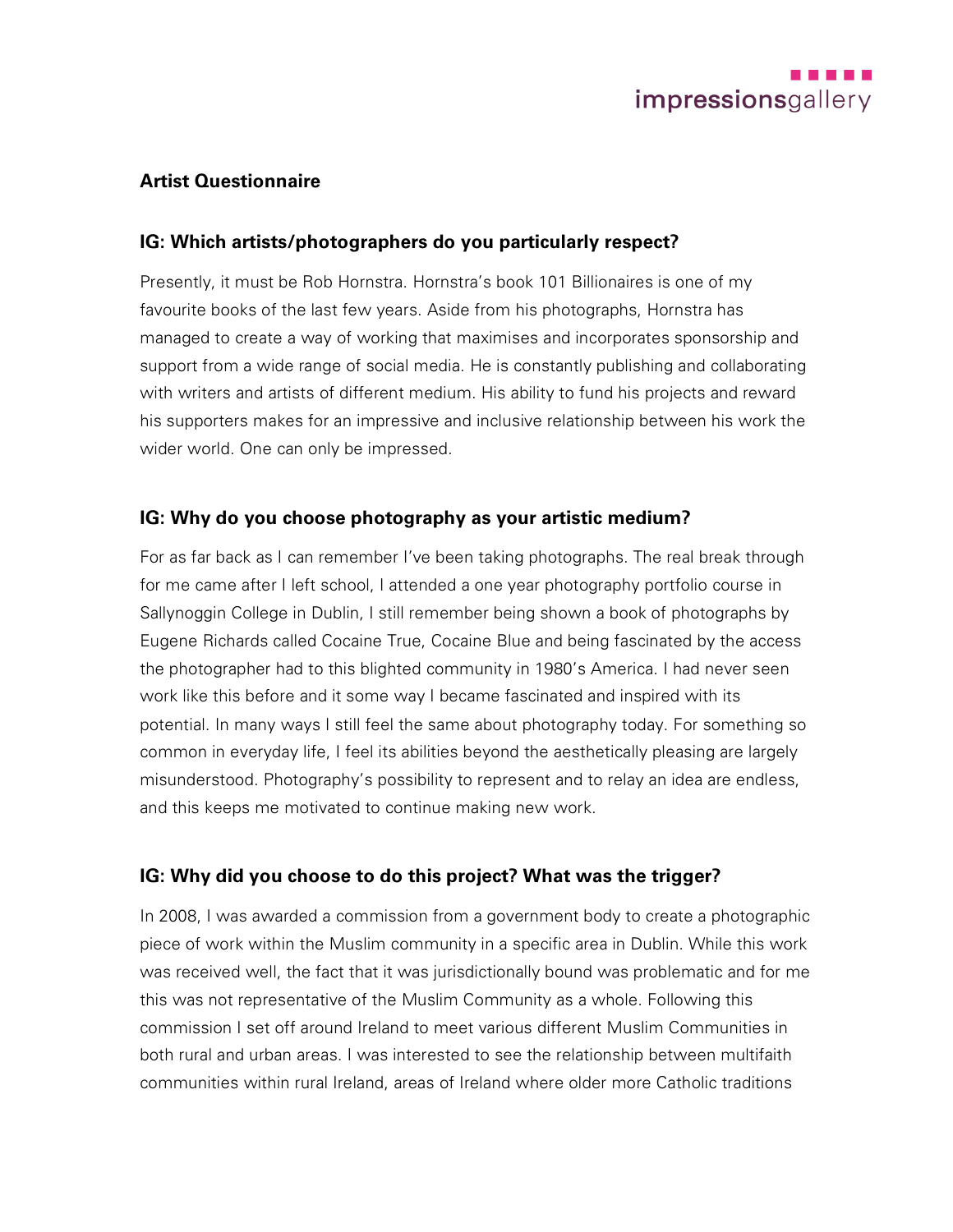would be more prevalent. Perhaps you could say that one of the made reasons for making this work was ignorance and a lack of understanding. I always tend to makework on subjects that I largely know very little about. This way I learn as I go, and the project unfolds and develops accordingly.

### **IG: What are your main influences and how have they influenced your work?**

The photographic topographies of the Bechers have for many years been very influential on my practice. I seem to relate to the formal constructe and organised nature of their work as visual documents. The works of the Dusseldorf school of photography continues to be influential in my work, in particular Thomas Struth and Candida Hoffer.

At the moment I am fascinated, influenced and inspired by the book, The Pond by John Gossage. Gossage envisaged The Pond as a book from the outset, and its a medium he has continued to favour over exhibitions. With the designer Gabriele F Götz, he set out to create a narrative landscape. "In literature, landscape inevitably becomes the setting, the background to the story," he says. "It isn't easy to do with language – landscape just isn't a literary mode. But it's a natural photographic mode – in photography, the landscape can be the primary subject."

Personally, I love the book's simplicity and the quiet beauty of his photography, which at first can be a slow burner, but it is a body of work that I find myself drawn to over and over again, perhaps I like to think of my own work in a similar way.

# **IG: How did you select the locations for the project?**

The selection of the locations began somewhat by chance. As I travelled around Ireland meeting with various communities, we would inevitably meet in one of these spaces and each time I would arrive in one, I would have that same sense of familiarity: this space reminds me of an office or warehousing unit I once worked in, or my local community centre when I was a child. Once I realised that the projects strength lay within the adaptive reuse of these spaces, I set out compiling a list of names and addresses of these places and aimed to attend every single one.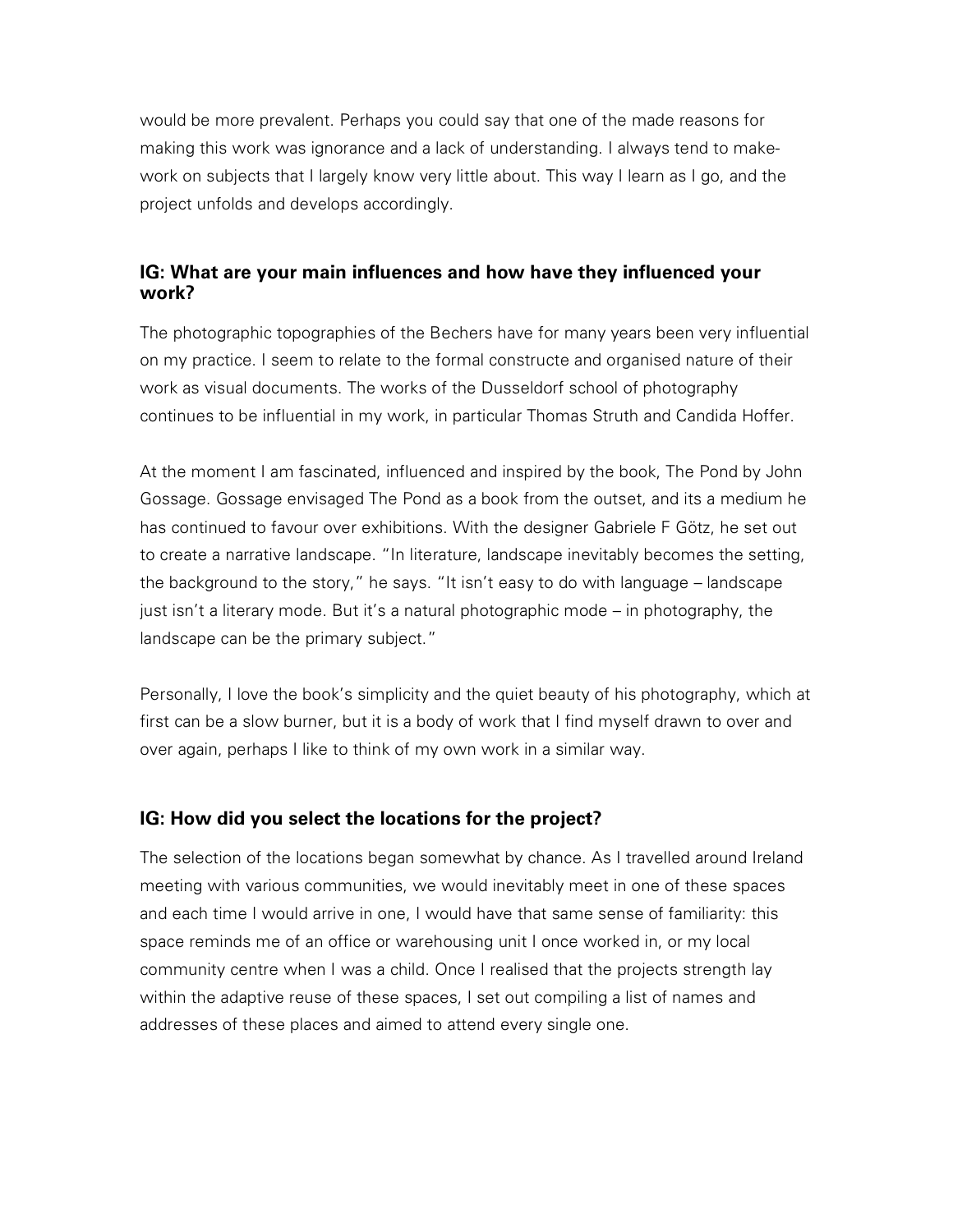### **IG: Why did you choose to photograph the spaces when empty, do you think the works would invite a different reading is the spaces were occupied?**

I feel that the spaces being empty allow the viewer the opportunity to investigate and engage with the image. For example, if we look at the image 'Dundalk', as a viewer your drawn to the details on the shelves, the digital clock, the tin of Quality Street sweets, the old gas supa ser heater. For me these are the details that familiarise the viewer to the space and therefore build an association with this space. The realisation that the spaces in question are used for Islamic prayer perhaps forces the viewer to examine their own preconceived ideas and understanding. This allows this wonderful engagement to occur between the viewer and the image.

If there were was a Muslim person praying within this image, I think this is all the viewer would see and the interpretation of the image would perhaps be too literal, thus missing a more layered reading and allowing the viewer that small moment of self reflection.

# **IG: Did you face any barriers to the project; did anyone object to you photographing their prayer space?**

Surprisingly no. I think that this answer says more about my own stereotypical views I may have held about the Islamic community at the beginning of this project. Each community I dealt with were delighted to be part of this project. However, there was Mosque in the Midlands, in a town called Portlaois that I never managed to get access to. This particular Mosque had various committees and decision-making bodies in place that quite frankly sent my request for access around in circles for best part of a year. So, it wasn't that I was denied access; it was more of a failure of their own bureaucracy. Following the launch of the exhibition and the publication, I was told that they were very disappointed not to have been part of the project.

### **IG: Some of our visitors will be interested in the technical aspects of your project. What equipment did you use? And did it affect the way that you worked and the project outcome?**

As a photographer, I continue to use film. For me the process of making an image using film is very different to digital. Because with film you cannot instantly see the result,